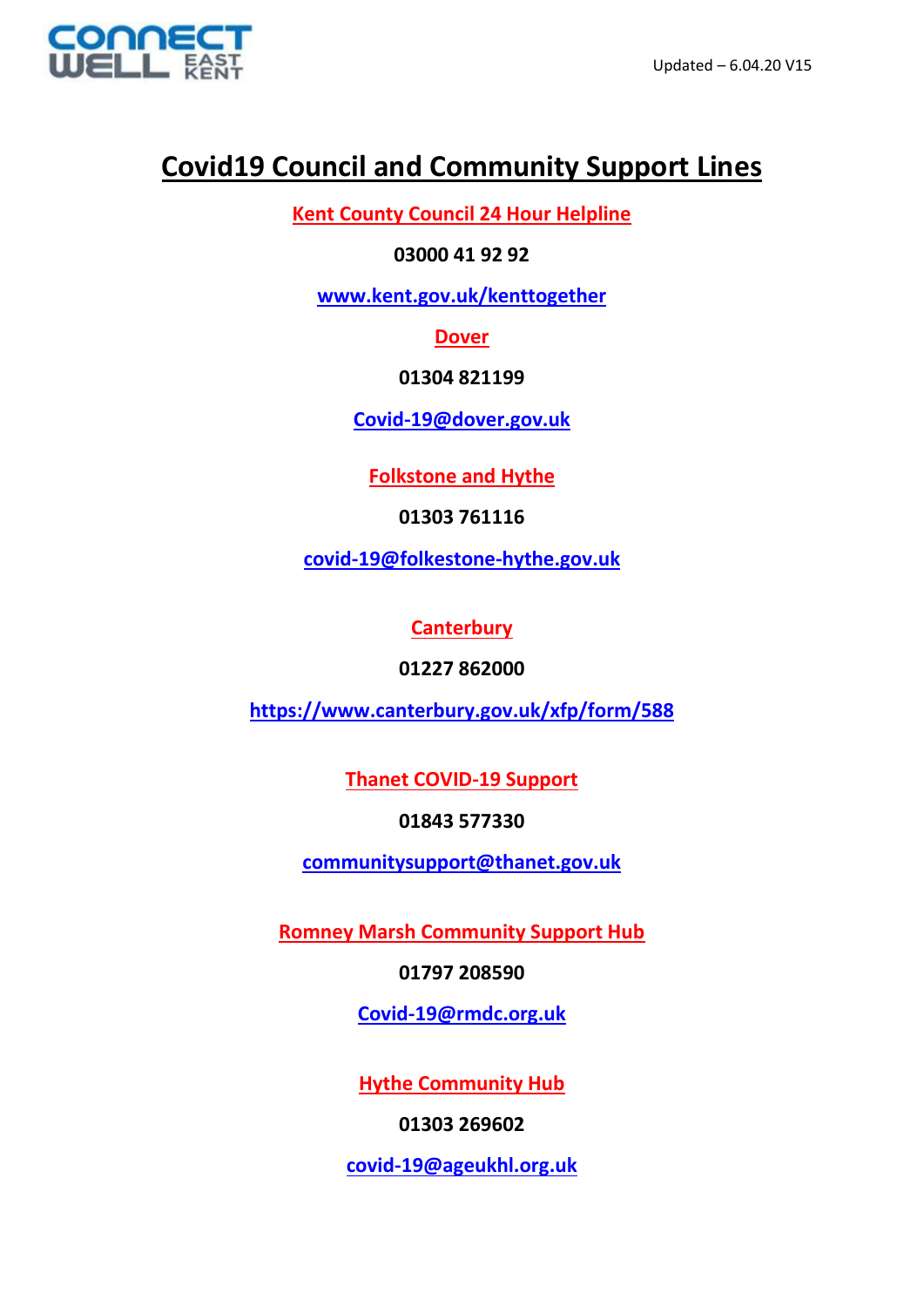

| Oraginisation            | Services                                                          | Contact                                     |
|--------------------------|-------------------------------------------------------------------|---------------------------------------------|
| <b>Connect Well</b>      | Hub team are operational as normal and telephone services         | 0300 302 0178                               |
| East Kent                | are still active.                                                 |                                             |
|                          |                                                                   |                                             |
|                          | Open Mon, Weds and Fri 8:30am - 6pm                               |                                             |
|                          |                                                                   |                                             |
|                          | Tues and Thurs 9am - 5pm                                          |                                             |
| <b>Carers Support</b>    | CSEK are operational and the Hub team still offering              | 0300 302 0178                               |
| East Kent                | information and guidance and assessment for Carers.               |                                             |
|                          | Information can be found on the website                           | www.carersek.org.uk                         |
|                          | www.carersek.org.uk                                               |                                             |
|                          |                                                                   |                                             |
|                          |                                                                   |                                             |
|                          | Open Mon, Weds and Fri 8:30am - 6pm                               |                                             |
|                          | Tues and Thurs 9am - 5pm                                          |                                             |
| Red Zebra                | For a updated list of services in Canterbury, Whitstable,         | connectwell@redzebra.org.u                  |
| Social                   | Herne Bay and Faversham see their website                         |                                             |
| Prescribing              | www.conectwellkent.org.uk                                         | $\underline{k}$                             |
|                          |                                                                   |                                             |
| Silverline               | 24 Hour befriending service.                                      | www.conectwellkent.org.uk<br>0800 470 80 90 |
|                          |                                                                   |                                             |
| Telephone<br>Befriending |                                                                   |                                             |
| Service                  | Free, confidential service to share worries and fears. A good     |                                             |
|                          | sign posting service. he Silver Line is a helpline and friendship |                                             |
| Thanet                   | service for people aged 55 and over.                              |                                             |
|                          | A list of services across Thanet who are offering support         | http://thanetcoronavirusassi                |
| Coronavirus              | during this difficult time. Click the link to the right.          | stance.com/delivery/?fbclid=                |
| support                  |                                                                   | IWAR03vIF0BJ-                               |
|                          |                                                                   | vrpPTpLkaF3sITBDcvPC9r7T                    |
|                          |                                                                   | <b>QFjQYJS hSenPl31zwtowhxg</b>             |
| Age UK Thanet            | Offering I and A support over the phone only. Also available      | 01843 223881                                |
|                          | for shopping calls.                                               |                                             |
|                          | Buddy Box Hot Meal Delivery is open for anyone that needs         |                                             |
|                          | food and is £8.00                                                 |                                             |
|                          | Age UK Support at Home Service - operational as per normal        | debby.turner@ageukherneb                    |
|                          | contact Debby Turner via email.                                   | ay.org.uk                                   |
| <b>Ageless Thanet</b>    | Providing a free telephone service, during office hours, for      | 01843 210005                                |
|                          | 50+ Thanet residents who are struggling with feelings of          |                                             |
|                          | social isolation and loneliness during this time and would like   | info@agelessthanet.org.uk                   |
|                          | to hear a friendly voice to see how you are.                      |                                             |
|                          |                                                                   | https://www.facebook.com/                   |
|                          | You can contact them via phone, email or on social media          | AgelessThanet/                              |
|                          | (Facebook and Twitter)                                            |                                             |
|                          |                                                                   |                                             |
|                          | Ageless Thanet will also be sharing videos on how to use the      |                                             |
|                          | internet and social media to stay connected with friends and      |                                             |
| Cliftonville             | family during the COVID - 19.                                     | Elaine or Paul 01843 221913                 |
|                          | Open Mon, Tues, Weds and Fri 9:30-12:30am. Offering               |                                             |
| Community                | regular services using the social distancing policy and           |                                             |
| Centre                   | necessary contact.                                                |                                             |
|                          |                                                                   |                                             |
|                          |                                                                   |                                             |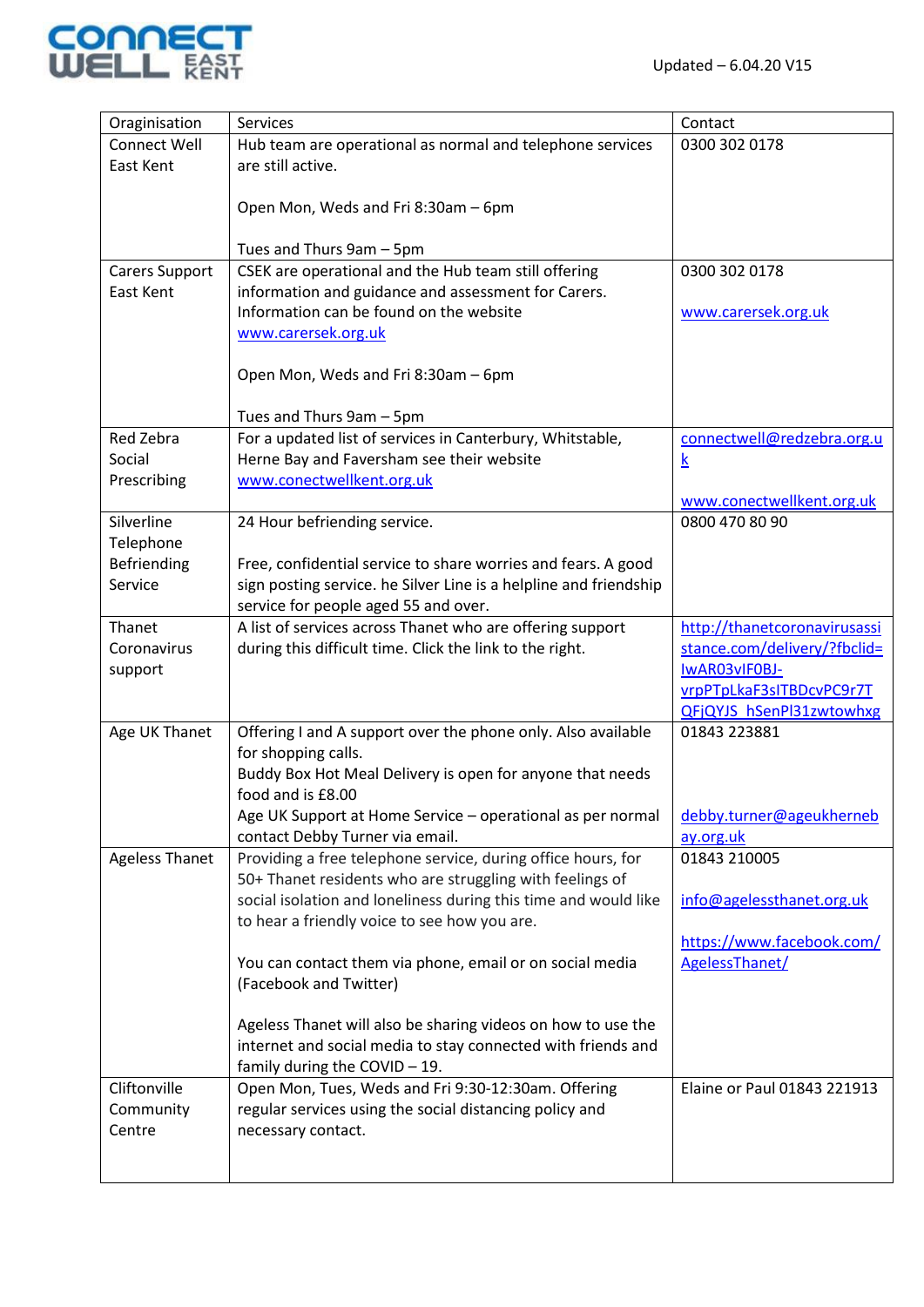

| Global                       | <b>Practical Support</b>                                                                                                                                                                                                                                                                                                                             | 01843 226232            |
|------------------------------|------------------------------------------------------------------------------------------------------------------------------------------------------------------------------------------------------------------------------------------------------------------------------------------------------------------------------------------------------|-------------------------|
| Generation<br>Church         | Picking up online food orders and delivering to<br>individual's home<br>Picking up shopping, prescriptions etc<br>Arrange and deliver food parcels sourced from<br>$\bullet$<br>Thanet Food Link (St Paul's Food Bank)<br>Utilize our Dignity clothing store to help those<br>$\bullet$<br>needing clothing/toiletries where possible and<br>deliver | Ext 2                   |
|                              | Pastoral/Community support                                                                                                                                                                                                                                                                                                                           |                         |
|                              | Provide telephone calls to prevent feelings of<br>isolation and loneliness, aiming to decrease feelings<br>of anxiety and improve wellbeing where possible<br>Signpost to different services where further help or                                                                                                                                   |                         |
|                              | advice can be provided also                                                                                                                                                                                                                                                                                                                          |                         |
| Thanet                       | TCSP are offering their car scheme to all ESSENTIAL                                                                                                                                                                                                                                                                                                  | Samantha Howlett        |
| Community                    | hospital/medical appointments only.                                                                                                                                                                                                                                                                                                                  | 01843 609337            |
| Support                      |                                                                                                                                                                                                                                                                                                                                                      | info@kcv.org.uk         |
| Partnership                  |                                                                                                                                                                                                                                                                                                                                                      |                         |
| Salvation Army,              | They are currently running a food bank but please ring ahead                                                                                                                                                                                                                                                                                         | Carl carl.whitewood@sal |
| Ramsgate                     | to make an appointment as it may cause unnecessary travel.                                                                                                                                                                                                                                                                                           | vationarmy.org.uk       |
|                              | The Salvation Army are also available to deliver food and<br>supplies to elderly who are self isolating in the Ramsgate<br>area.                                                                                                                                                                                                                     | 07900 497326            |
| Salvation Army,              | Drop-in Light: service at the door with lunchbox and hot                                                                                                                                                                                                                                                                                             | 01843 298 260           |
| Margate                      | drinks Monday, Tuesday, Thursday, Friday from 10.30 - 12.00                                                                                                                                                                                                                                                                                          |                         |
| Coronavirus                  | For people over the age of 70, self isolating, or has no                                                                                                                                                                                                                                                                                             | 07432 585 515 Lauren    |
| support                      | support during this difficult time. The group will collect                                                                                                                                                                                                                                                                                           |                         |
|                              | shopping and medicines and deliver it to you. If you feel                                                                                                                                                                                                                                                                                            | Aram Rawf - cllr-       |
| Over 70's                    | isolated you can call the group and a volunteer will chat with                                                                                                                                                                                                                                                                                       | aram.rawf@thanet.gov.uk |
| Support,                     | you. The group are working in partnership with the GAP                                                                                                                                                                                                                                                                                               |                         |
| <b>Broadstairs</b><br>Thanet | project in Broadstairs and is a FREE service.                                                                                                                                                                                                                                                                                                        |                         |
|                              | We are desperately looking for DBS cleared volunteers that                                                                                                                                                                                                                                                                                           |                         |
|                              | can help provide this service in the local area which could                                                                                                                                                                                                                                                                                          |                         |
|                              | potentially involve shopping for them, dropping off                                                                                                                                                                                                                                                                                                  |                         |
|                              | medication or delivering a food package on a zero contact                                                                                                                                                                                                                                                                                            |                         |
| The Bus Café                 | basis.<br>Offering a home delivery service from their food and drink                                                                                                                                                                                                                                                                                 | 01843 297985            |
| Thanet                       | menu between 9am and 3pm. No minimum order and no                                                                                                                                                                                                                                                                                                    |                         |
|                              | charges for delivery. They have bread and different types of                                                                                                                                                                                                                                                                                         |                         |
|                              | milk available and all prices will be the same as in the shop.                                                                                                                                                                                                                                                                                       |                         |
| St Pauls Food                | Open as usual - Monday, Tuesday Thursday mornings                                                                                                                                                                                                                                                                                                    | 01843 221913            |
| Bank (Margate)               | 10:30am - 12pm. You can visit Cliftonville Community Centre                                                                                                                                                                                                                                                                                          |                         |
|                              | to get a foodbank voucher on the                                                                                                                                                                                                                                                                                                                     |                         |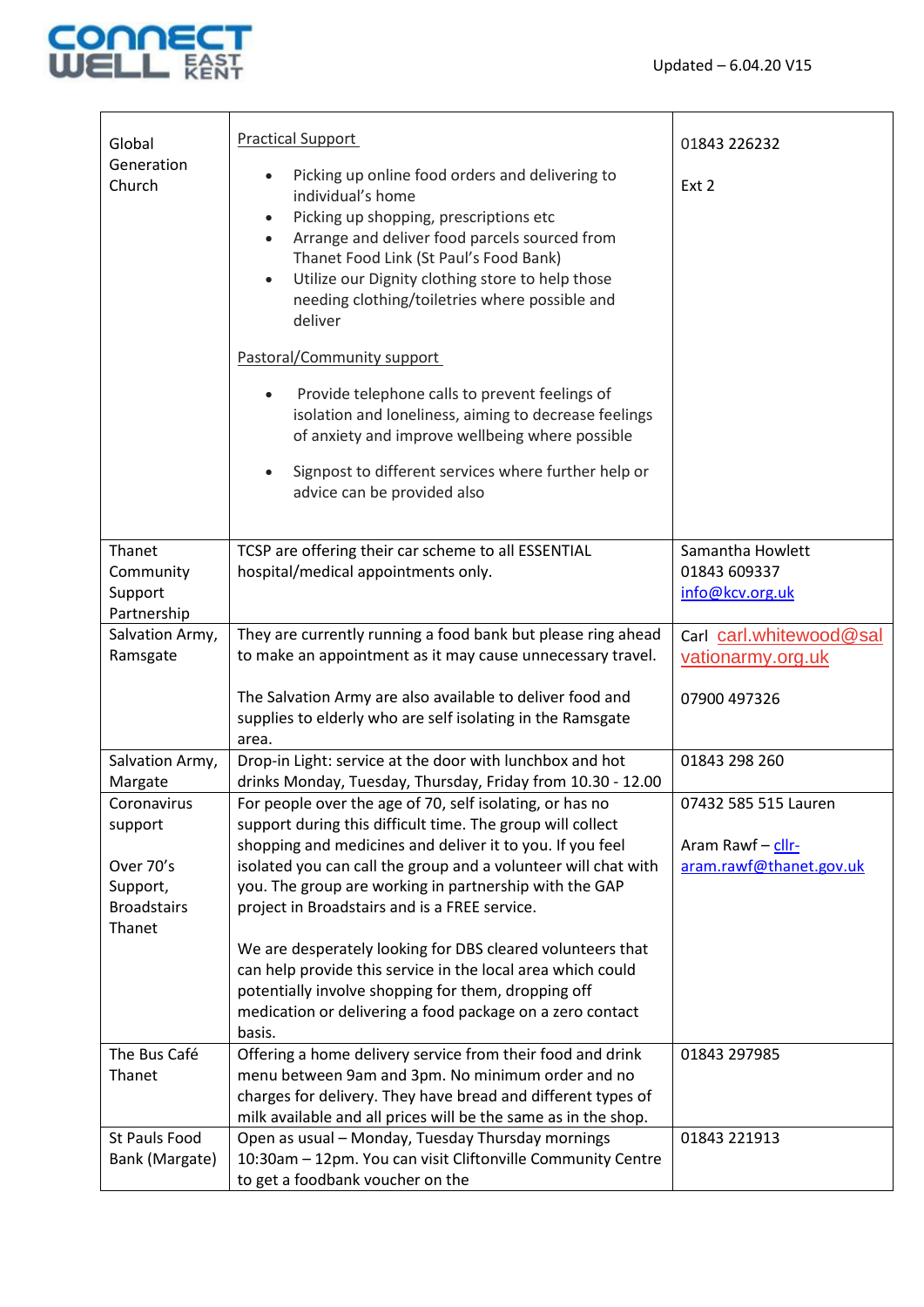

| Thanet                | Offering a personal shopping service in all areas and willing                   | 01843 602030 Charlotte or |
|-----------------------|---------------------------------------------------------------------------------|---------------------------|
| Community             | to help anyone who is self isolating and who cannot get out                     | Hannah                    |
| Transport             | and about.                                                                      |                           |
| Association           |                                                                                 |                           |
|                       | Also are running a dial a ride service to all super markets to                  |                           |
|                       | allow elderly get out to the super markets. This is covering                    |                           |
|                       | Thanet, Herne Bay and Whitstable.                                               |                           |
| <b>Westgate Town</b>  | The Tow Council offices is now Closed -But, the Town Council                    | 01843 836182              |
| Council               | are still offering a service of volunteers to visit homes within                |                           |
|                       | the town to help isolated people to do shopping, walk the                       | townclerk@westgateonsea.g |
|                       | dogs, friendly phone calls, picking up prescriptions and                        | ov.uk                     |
|                       | general needs.                                                                  |                           |
|                       |                                                                                 |                           |
|                       | If you know someone who needs this please contact the                           |                           |
|                       | Town Clerk on the number/email to the right.                                    |                           |
| <b>Changing Minds</b> | They will provide mental health support, advice, anxiety                        | Colin Rouse -             |
| - The Lifeboat        | management, food and essentials for the local community                         | colin.rouse@changingminds |
| project               | throughout the Corona virus Pandemic. This will consist of                      | kent.co.uk                |
|                       | weekly podcasts, videos discussing all things wellbeing,                        |                           |
|                       | exercise, nutrition and more!                                                   |                           |
|                       |                                                                                 |                           |
|                       | To set up a social media hub for individuals to access for tips                 |                           |
|                       | on combating loneliness whilst in isolation. To grow and                        |                           |
|                       | adapt the project alongside the ever-changing situation to                      |                           |
|                       | provide support for as many affected individuals as we can                      |                           |
|                       | possibly reach.                                                                 |                           |
| <b>Best One</b>       |                                                                                 | 01843 831664              |
| Westgate              | They are offering free home delivery services for supplies<br>such as food etc. |                           |
|                       |                                                                                 |                           |
| Krusty Kobb           | Offering free home delivery for food to peoples home who                        | 01843 835447              |
| bakeries              | are self isolating and are unable to get out.                                   |                           |
|                       |                                                                                 |                           |
| Prentis               | Offering free home delivery to self isolated people. (Fruit and                 | 01843 834934              |
| Greengrocers          | veg etc)                                                                        |                           |
| Posillipos            | Are offering to do peoples shopping and deliver it to their                     | 01843 601133              |
| restaurant            | home for self isolated people.                                                  |                           |
| <b>Broadstairs</b>    |                                                                                 |                           |
| the Kitchen CT9       | Will deliver any surplus stock they have to peoples homes                       | 01843 293376              |
| in Cliftonville       | who are self isolating                                                          |                           |
| Birchington           | Are offering a free service which includes shopping locally,                    | Dave Adams - 07540 813028 |
| Support group         | walk dog and collect prescriptions etc.                                         | or Jan Adams - 07540      |
|                       |                                                                                 | 812564                    |
| Farley's              | The business wants to support anyone in need living in                          | 01843 593069              |
| Furniture             | Ramsgate, Margate, Broadstairs, Westgate, Birchington and                       |                           |
|                       | Sandwich. They will go and get the shopping and deliver it to                   |                           |
|                       | their home. Delivery is free. The business said people who                      |                           |
|                       | want to use the service can pay them for the shopping in                        |                           |
|                       | cash on delivery or by bank transfer.                                           |                           |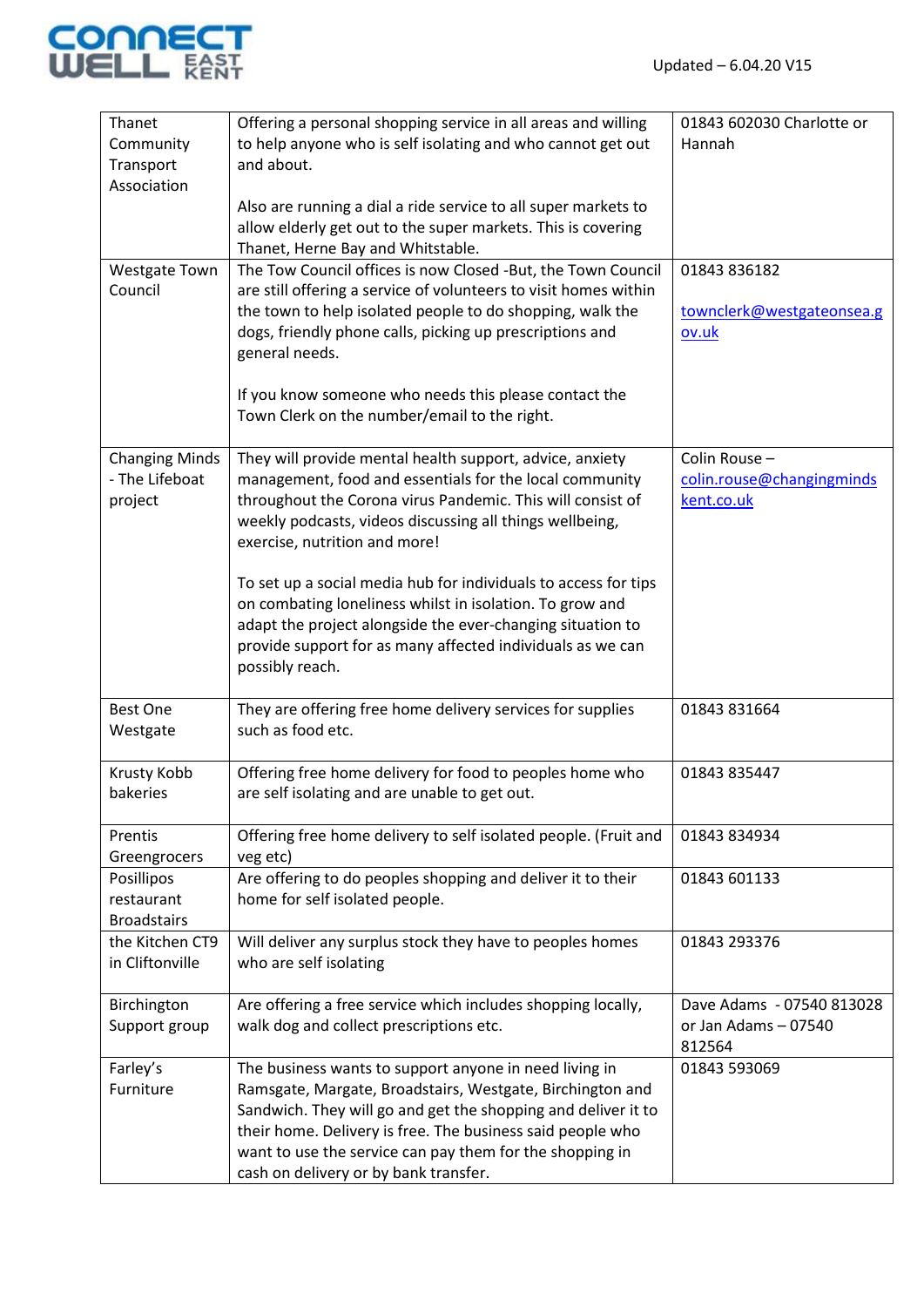

|                       | https://www.kentonline.co.uk/thanet/news/company-                                                                       |                                            |
|-----------------------|-------------------------------------------------------------------------------------------------------------------------|--------------------------------------------|
|                       | shopping-for-people-in-self-isolation-223974/                                                                           |                                            |
| Age Concern           | Day Services are still operational as per government                                                                    | 01304 372608 - Deal                        |
| Deal, also            | guidelines. Hot meals are costed at £7.00                                                                               |                                            |
| covering Dover.       |                                                                                                                         |                                            |
|                       | Offering food delivery services and hot meal deliveries. (Both                                                          |                                            |
|                       | are paid for services and will be invoiced at a later date)                                                             |                                            |
|                       |                                                                                                                         |                                            |
|                       | Open 7 Days a week                                                                                                      |                                            |
| Age UK                | Day Services are still operational as per government                                                                    | 01303 279031 - Folkestone                  |
| Folkestone,           | guidelines                                                                                                              |                                            |
| also covering         |                                                                                                                         |                                            |
| Dover.                | Offering food delivery services and hot meal deliveries. Hot                                                            |                                            |
|                       | meals are costed at £7.00                                                                                               |                                            |
|                       | (Both are paid for services and will be invoiced at a later                                                             |                                            |
|                       | date)                                                                                                                   |                                            |
|                       |                                                                                                                         |                                            |
|                       | Open 7 Days a week                                                                                                      |                                            |
| Age UK Herne          | Cogs social and dementia day care, dementia cafes, singing                                                              | 01227 749570                               |
| Bay                   | and exercise groups closed from today. We are still providing                                                           |                                            |
|                       | as normal.                                                                                                              |                                            |
|                       | Meals deliveries                                                                                                        |                                            |
|                       | Marigolds cleaning service                                                                                              |                                            |
|                       | Independent Living Service                                                                                              |                                            |
|                       | Laundry. Befriending is now phone based rather than face to                                                             |                                            |
|                       | face.                                                                                                                   |                                            |
|                       | Information and Advice is now telephone based unless                                                                    |                                            |
|                       | essential.                                                                                                              |                                            |
|                       | Dementia outreach is also phone based unless essential.                                                                 |                                            |
|                       | PIP also phone based unless essential                                                                                   |                                            |
|                       |                                                                                                                         |                                            |
|                       | Age UK Personalised Independence Programme (PIP) -                                                                      | Referrals via virtual hubs,                |
|                       | welfare telephone calls and coordination of support for<br>clients. Prescription collection in Ashford & Canterbury CCG | GPs, self-referrals, relevant              |
|                       |                                                                                                                         | Age UKs or email<br>gillian.cooke2@nhs.net |
| Age UK                | areas<br>Age UK Faversham are providing meals on wheels and the                                                         | 01795 532 766                              |
| Faversham             | Hands 2 Help independent living service (which can do                                                                   |                                            |
|                       | shopping). I&A available as usual, but most of the work is                                                              |                                            |
|                       | being done over the telephone.                                                                                          |                                            |
| Churches              | Shopping for self isolating people, telephone befriending,                                                              | 01795 531669                               |
| Together              | companionship and providing an online church services.                                                                  |                                            |
| Faversham             |                                                                                                                         |                                            |
| Faversham             | Shopping for self isolating people, telephone befriending,                                                              | Geoff Cook - 01795 531669                  |
| <b>Baptist Church</b> | companionship and providing an online church services.                                                                  |                                            |
| Deal Food             | St Richards church - Tuesdays 12pm -2pm                                                                                 | 01304 728428                               |
| <b>Banks</b>          |                                                                                                                         |                                            |
|                       | Wednesday Victoria Road 4:30pm - 6pm                                                                                    |                                            |
|                       | Fridays Trinity Church Union Road 10am -12pm                                                                            |                                            |
|                       | Foodbank centres open but no tea or coffee                                                                              |                                            |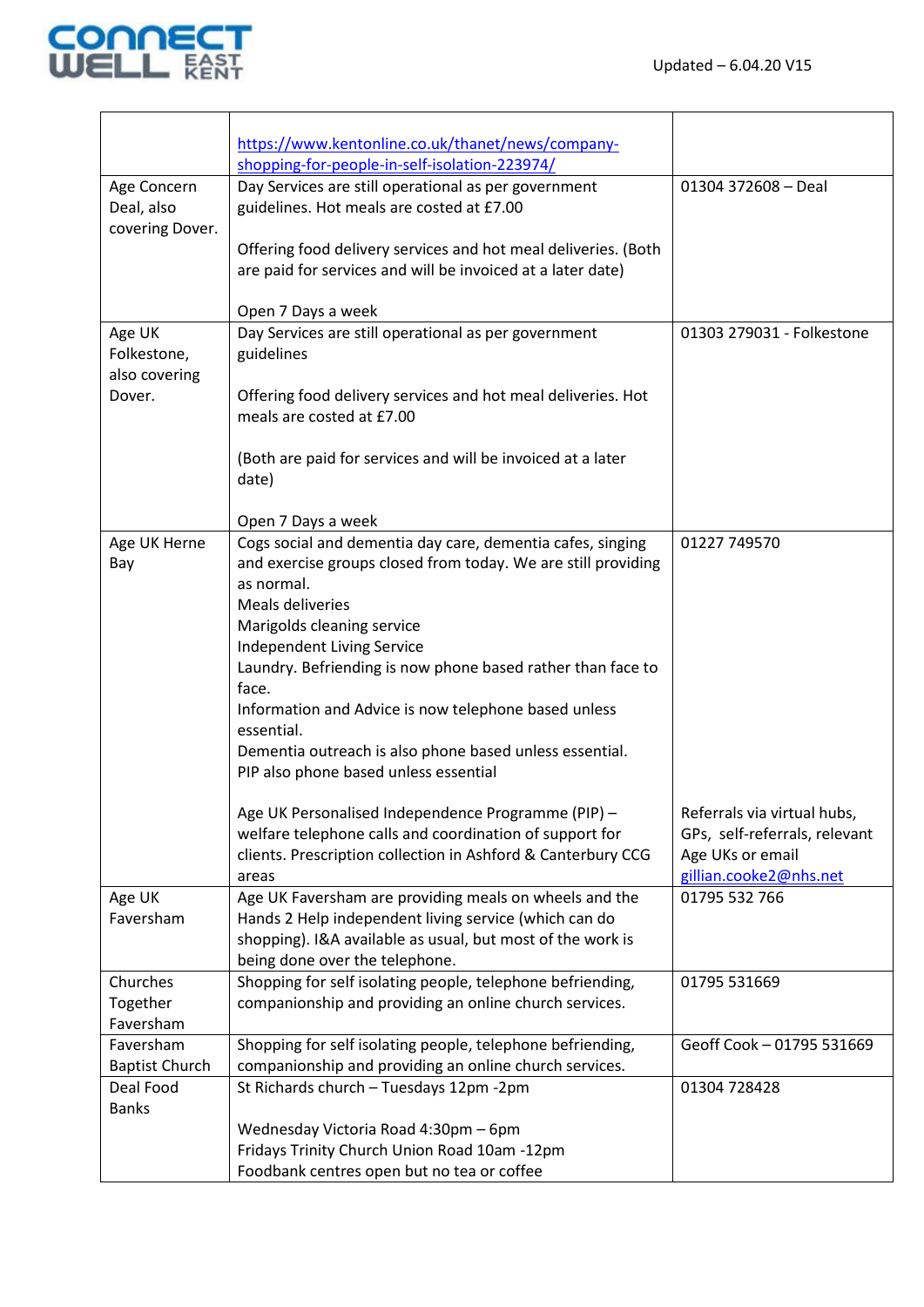

| Sandwich Food  | Thursdays Phoenix Centre Jubilee Road 1pm-3pm                                              | 01304 728428               |
|----------------|--------------------------------------------------------------------------------------------|----------------------------|
| <b>Banks</b>   | Foodbank centres open but no tea or coffee                                                 |                            |
| Ashford Age UK | Meals on Wheels, Meals on Wheels Plus (3 meals delivered -                                 | 01233 668765               |
|                | to include lunch, tea and breakfast for the following day),                                |                            |
|                | Shopping, Prescription collection, Keeping in touch calls,                                 |                            |
|                | Telephone befriending, Dog walking.                                                        |                            |
| Age UK Hythe   | Meals on Wheels, Meals on Wheels Plus (3 meals delivered -                                 | 01303 269602               |
| and Lyminge    | to include lunch, tea and breakfast for the following day),                                |                            |
|                | Shopping, Prescription collection, Keeping in touch calls,                                 |                            |
| Aylesham Food  | Telephone befriending, Dog walking.<br>Fridays - St Fimbarr Church Market Square 12:30pm - | 01304 728428               |
| <b>Banks</b>   | 2:30 <sub>pm</sub>                                                                         |                            |
|                |                                                                                            |                            |
|                | Foodbank centres open but no tea or coffee                                                 |                            |
| Ashford        | Mon, Tues, Thur 9-12 noon & last Sat of every month                                        | 01233 331919               |
| Vineyard       |                                                                                            |                            |
| Church         | If in need please contact the foodbank.                                                    |                            |
| Ashford        | Food shopping delivery services Ashford                                                    | Martin Kemp 07732 977417   |
| Community      |                                                                                            | / 01233 612224             |
| Care           |                                                                                            |                            |
| Home help      | Food shopping delivery services Ashford                                                    | Richard Spinx 07807 177656 |
| choice         |                                                                                            |                            |
| Faversham      | The Gospel Mission Church,                                                                 | 07938720604                |
| Food Bank      | <b>Tanners Street</b>                                                                      |                            |
|                |                                                                                            |                            |
|                | WEDNESDAY 1.30pm to 4.00pm                                                                 |                            |
|                | FRIDAY 1.30pm to 4.00pm                                                                    |                            |
| Folkestone     | Sandgate Road Folkestone                                                                   | 07913573403                |
| Methodist      | Tues and Fri 2pm -3:30pm                                                                   |                            |
| Church         |                                                                                            |                            |
|                | Please check the website www.shepway.foodbank.org.uk                                       |                            |
|                | as regular updates will be posted on here                                                  |                            |
|                |                                                                                            |                            |
| New Romney     | North Street                                                                               | 07913573403                |
| Christian      | Tues 5:30pm -7pm                                                                           |                            |
| Centre         |                                                                                            |                            |
|                | Please check the website www.shepway.foodbank.org.uk                                       |                            |
|                | as regular updates will be posted on here                                                  |                            |
|                |                                                                                            |                            |
|                |                                                                                            |                            |
|                |                                                                                            |                            |
|                |                                                                                            |                            |
| Lydd           | Hardy Hall, Skinner Road                                                                   | 07913573403                |
|                | Fri 6:30pm - 7:30pm                                                                        |                            |
|                |                                                                                            |                            |
|                | Please check the website www.shepway.foodbank.org.uk                                       |                            |
|                | as regular updates will be posted on here                                                  |                            |
| Savages Fruit  | Offering fruit baskets and other veg within the Lydd area.                                 | 01797 363280               |
| and Veg Lydd   | Also offering a delivery service as well.                                                  |                            |
|                |                                                                                            |                            |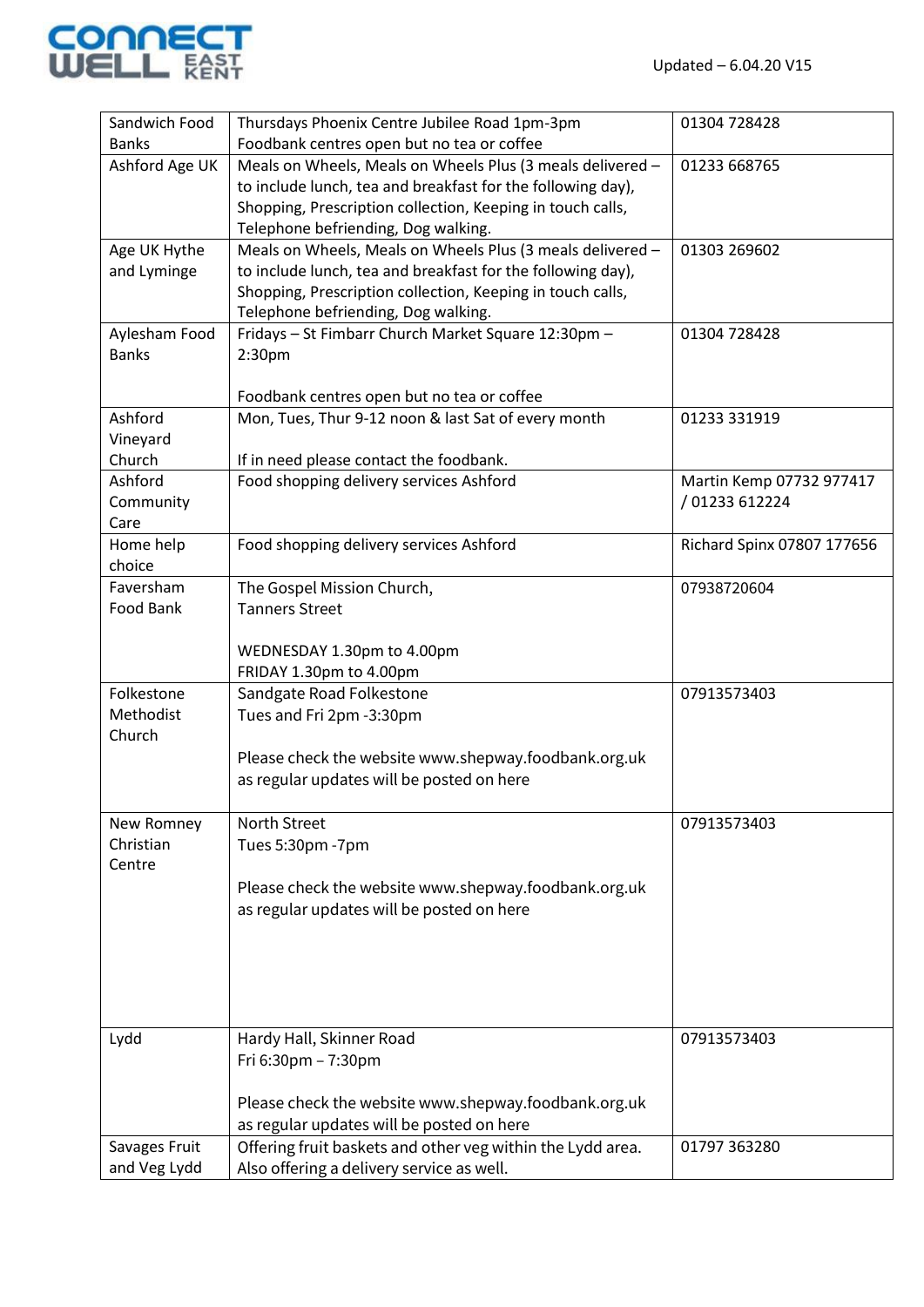

| Kerry's kitchen<br>Lydd                        | A local café which are making food deliveries within the<br>Lydd area                                                                                                                                                                                                                                                                                                                                                                                                                                                                                                                                                                                                                                                                                                                                                                                                                                                                                                                                                                                                                                                                  | 01797 321052                                                                                                                                                    |
|------------------------------------------------|----------------------------------------------------------------------------------------------------------------------------------------------------------------------------------------------------------------------------------------------------------------------------------------------------------------------------------------------------------------------------------------------------------------------------------------------------------------------------------------------------------------------------------------------------------------------------------------------------------------------------------------------------------------------------------------------------------------------------------------------------------------------------------------------------------------------------------------------------------------------------------------------------------------------------------------------------------------------------------------------------------------------------------------------------------------------------------------------------------------------------------------|-----------------------------------------------------------------------------------------------------------------------------------------------------------------|
| <b>Sport England</b>                           | How to stay active during the COVID-19 period whilst self<br>isolating.                                                                                                                                                                                                                                                                                                                                                                                                                                                                                                                                                                                                                                                                                                                                                                                                                                                                                                                                                                                                                                                                | https://www.sportengland.o<br>rg/news/how-stay-active-<br>while-youre-<br>home?fbclid=IwAR1iAFixU3b<br>9a3VNSPAUXT gaDmCw7HP<br>ysQEXd3wcl-<br>Odhthcvllmilx7IM |
| Elham<br>Wellbeing                             | A group of volunteers who are offering services such as,<br>Food Shopping, Prescription Collection, dog walking or just<br>companionship.                                                                                                                                                                                                                                                                                                                                                                                                                                                                                                                                                                                                                                                                                                                                                                                                                                                                                                                                                                                              | Claire - 07702268475<br>Claireg.elhampc@gmail.com                                                                                                               |
| Live at Home<br>Folkestone                     | Offering a telephone befriending service for people in the<br>Folkestone district                                                                                                                                                                                                                                                                                                                                                                                                                                                                                                                                                                                                                                                                                                                                                                                                                                                                                                                                                                                                                                                      | 07885687958<br>Folkestone.liveathome@mh                                                                                                                         |
|                                                |                                                                                                                                                                                                                                                                                                                                                                                                                                                                                                                                                                                                                                                                                                                                                                                                                                                                                                                                                                                                                                                                                                                                        | a.org.uk                                                                                                                                                        |
| Ashford<br>Volunteer<br>Centre                 | The befriending service visits at home is still going and if it<br>cant be a home visit it will be a telephone befriending<br>service.<br>They are also still running they're community transport but<br>only have a few drivers left so they are trying to do just<br>emergency                                                                                                                                                                                                                                                                                                                                                                                                                                                                                                                                                                                                                                                                                                                                                                                                                                                       | 01233 665535                                                                                                                                                    |
| Age UK<br>Canterbury                           | Hot Meal Delivery Services for a two course Lunch (£8.50)<br>and Supper if required (£3.50)-These are both paid for<br>services and will be invoiced at a later date.<br>Telephone contact service in relation to Information &<br>Advice, Befriending and arranging support services such as<br>Shopping and Medicines collection and others as established<br>going forward. Foot Health Service through a triage<br>arrangement within clinic setting and Home Visiting setting.                                                                                                                                                                                                                                                                                                                                                                                                                                                                                                                                                                                                                                                    | 01227 462368                                                                                                                                                    |
| <b>Furley Page</b><br>Solicitors<br>Canterbury | Furley Page have set up a telephone buddy system to offer<br>companionship and support to elderly members of the<br>community who need to self-isolate due to the coronavirus<br>outbreak. The telephone buddy system helps to alleviate<br>social isolation and ensure that no-one is struggling at home<br>alone, without essential food and medication. It will provide<br>welcome regular contact for elderly citizens who are isolated<br>and enable our volunteers to check that they are OK and<br>arrange any help or support they may require during this<br>difficult time<br>It will provide welcome regular contact for elderly citizens<br>who are isolated and enable our volunteers to check that<br>they are OK and arrange any help or support they may<br>require during this difficult time.<br>The buddy scheme is not just for current members of our<br>group and we intend to offer our assistance to all elderly and<br>vulnerable people in the local community who are isolated as<br>a result of the coronavirus outbreak.<br>support as possible for older people in our Herne Bay or<br>Canterbury groups | Val Prosser or Melanie<br>Christodoulou<br>01227 763939                                                                                                         |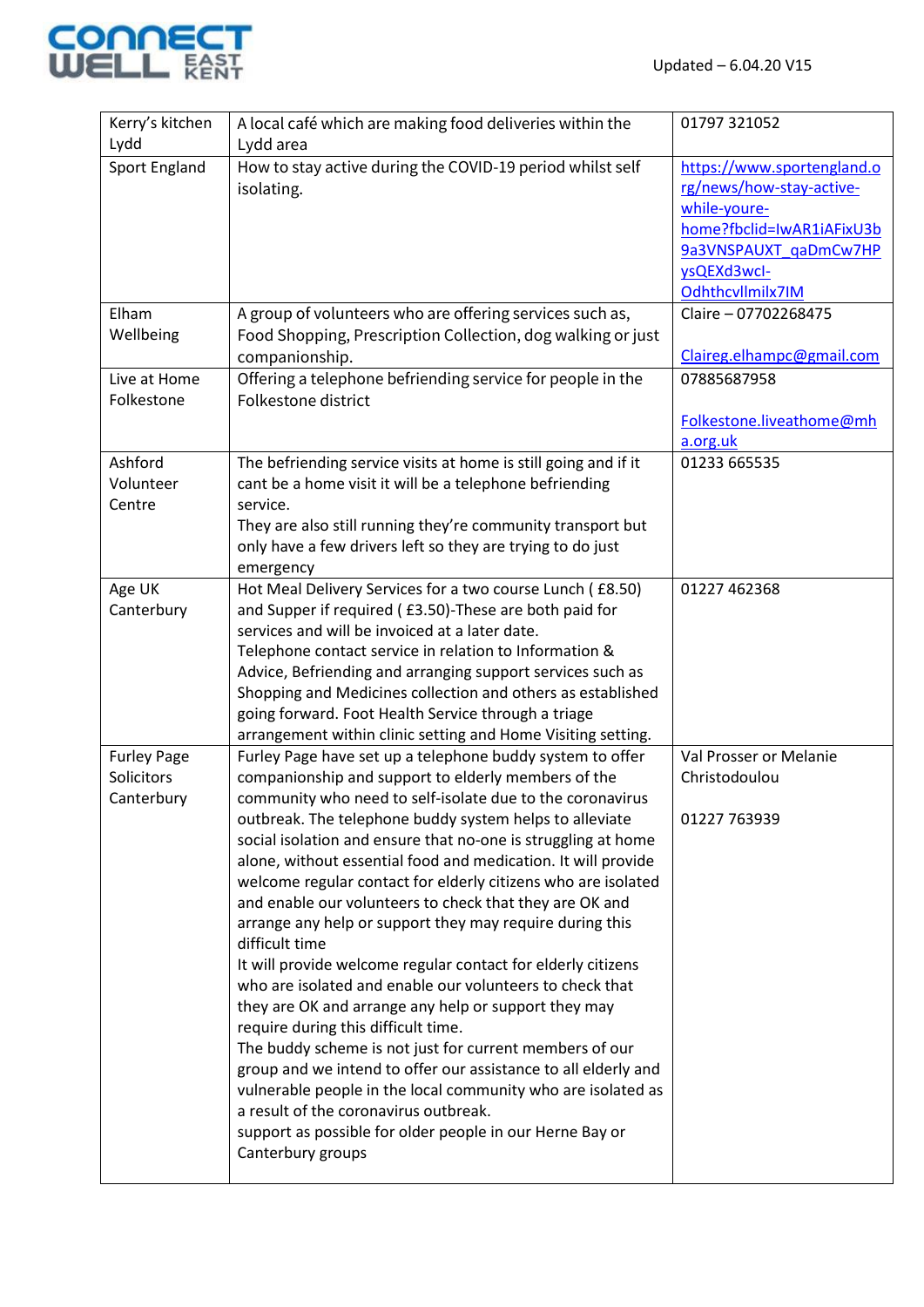

| <b>Twenty Four</b><br>Door Step<br>Delivery<br>Folkestone,<br>Dover and<br>Hythe | At this quiet time we are trying to do something for the<br>community. Thus we propose to utilise our kitchen and chefs<br>by offering a home delivery service of farm fresh produce<br>and professionally prepared items.<br>All sales will be cashless if you wish by BACCS, PayPal or card<br>payments!<br>Order by 4pm for NEXT DAY DELIVERY hopefully by 12pm<br>depending on demand. (minimum delivery £15)<br>We can try and get anything not on this list so please do not<br>hesitate to ask                                                                                                                                                                                                                                                                                                                                                                                                                                                                                                                                                                                                                                                                         | 07410637960                                                                                                                                                                                                                                                                           |
|----------------------------------------------------------------------------------|-------------------------------------------------------------------------------------------------------------------------------------------------------------------------------------------------------------------------------------------------------------------------------------------------------------------------------------------------------------------------------------------------------------------------------------------------------------------------------------------------------------------------------------------------------------------------------------------------------------------------------------------------------------------------------------------------------------------------------------------------------------------------------------------------------------------------------------------------------------------------------------------------------------------------------------------------------------------------------------------------------------------------------------------------------------------------------------------------------------------------------------------------------------------------------|---------------------------------------------------------------------------------------------------------------------------------------------------------------------------------------------------------------------------------------------------------------------------------------|
| <b>Romney Marsh</b><br>Day Centre                                                | The day centre is closed but they are offering a telephone<br>service, advice and information help.                                                                                                                                                                                                                                                                                                                                                                                                                                                                                                                                                                                                                                                                                                                                                                                                                                                                                                                                                                                                                                                                           | 01797 363888                                                                                                                                                                                                                                                                          |
| Seniors helping<br><b>Seniors</b>                                                | Offering support to people aged over 70 shopping services,<br>befriending, support services, emotional support. The<br>services is costed at £24.60 per hour                                                                                                                                                                                                                                                                                                                                                                                                                                                                                                                                                                                                                                                                                                                                                                                                                                                                                                                                                                                                                  | 01227 454900<br>https://seniorshelpingsenior<br>s.co.uk                                                                                                                                                                                                                               |
| Live Well Kent                                                                   | <b>Live Well Kent Thanet Services</b><br>Richmond Fellowship-Referral<br>info.thanetspace@richmondfellowship.org.uk or 01843<br>280022<br>East Kent Mind - info@eastkentmind.org.uk or call 07950<br>608827<br>SpeakUp CIC - Support and social<br>SpeakUpCIC - Night Owls is a closed on-line peer support<br>group. Call 01843 448384<br><b>SpeakUpCIC- Personality Disorder Support Group (PERDI)</b><br>SpeakUp CIC - SpAce Art and Craft Project<br>SpeakUp CIC Referral admin@speakupcic.co.uk or 01843<br>448384<br><b>Rethink Thanet Way Employment - Referral</b><br>thanetway@rethink.org<br><b>Porchlight Community Inclusion Service</b><br><b>Porchlight Community Link Service</b><br><b>Porchlight Community Housing Service</b><br><b>Porchlight Thanet Health Inclusion Service (THIS)</b><br>Referral to 0800 567 7699 info@livewellkent.org.uk<br>Porchlight Live Well Kent Central Referral Line 0800 567<br>7699 or email info@livewellkent.org.uk<br>Live Well Kent Website - https://livewellkent.org.uk/<br>Live Well Kent Services South Kent Coast<br>South Kent Mind - provide a Wellbeing programme Referral<br>01303 250090 southkentmind.org.uk | Live Well Kent Website -<br>https://livewellkent.org.uk/<br>We are still accepting<br>referrals so if you need<br>support or need to refer<br>someone you can call our<br>referral line on 0800 567<br>7699, email us on<br>info@livewellkent.org.uk or<br>contact services directly. |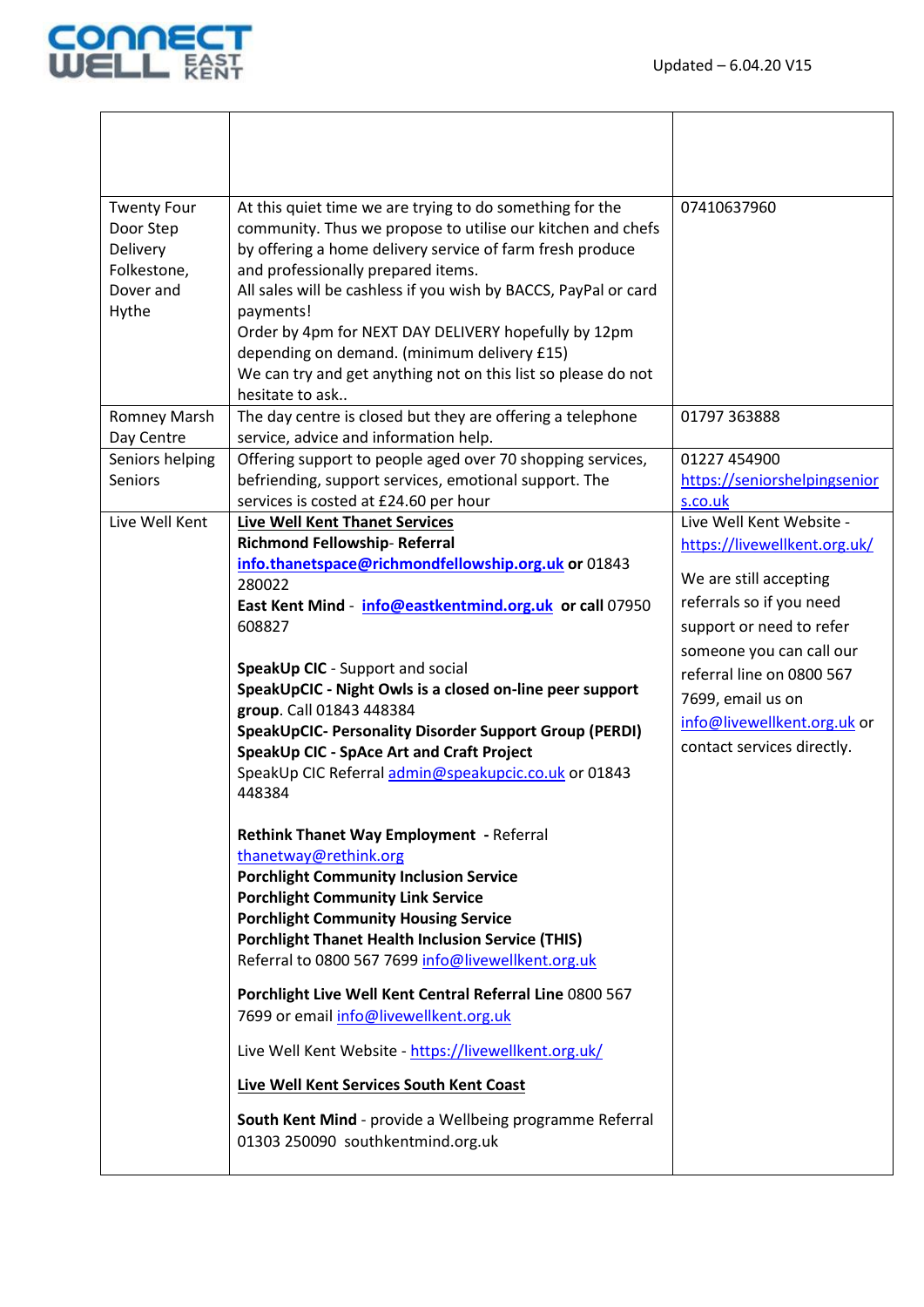

|                                                    | Take Off Peer Groups - Referral - 01227 788211<br>SpeakUp CIC - Support and social groups<br>SpeakUpCIC - Night Owls is a closed on-line peer support<br>group<br>Referral admin@speakupcic.co.uk or 01843 448384<br><b>Shaw Trust Employment Service and Porchlight</b><br>Work4Wellbeing (formally JET IPS Employment) Referral<br>0800 567 7699 info@livewellkent.org.uk |                                      |
|----------------------------------------------------|-----------------------------------------------------------------------------------------------------------------------------------------------------------------------------------------------------------------------------------------------------------------------------------------------------------------------------------------------------------------------------|--------------------------------------|
|                                                    | <b>Porchlight Community Inclusion Service</b><br><b>Porchlight Community Link Service</b><br><b>Porchlight Community Housing Service</b>                                                                                                                                                                                                                                    |                                      |
|                                                    | Porchlight Live Well Kent Central Referral Line 0800 567<br>7699 or email info@livewellkent.org.uk                                                                                                                                                                                                                                                                          |                                      |
| Porchlight<br>Aspirations                          | Our Aspirations team is continuing to provide support while<br>adapting the way we work to follow the latest official advice<br>and guidance.                                                                                                                                                                                                                               | 0333 880 2730                        |
|                                                    | If you are currently being supported by Aspirations, we will<br>be in touch with more information about how we can<br>continue to support you. If you have any questions about our<br>support or need to speak to someone about Aspirations you<br>can call us.                                                                                                             |                                      |
|                                                    | If you are unemployed, live in Kent, and feel that your mental<br>health is holding you back, we can help.<br>Aspirations is a free service for anyone over 25 who is not<br>currently in employment. We can help if you feel that your<br>mental health is standing in your way.                                                                                           |                                      |
|                                                    | We will work with you on a one to one basis to find out<br>where you want to be, and how we can help you get there.<br>Whatever your circumstances, we won't judge you. What we<br>discuss will remain confidential.                                                                                                                                                        |                                      |
| Peekaboo Pet<br><b>Services</b>                    | We are offering to walk dogs/pets for isolated and elderly<br>people. This is a free service and covering the<br>Dover/Whitfield area.                                                                                                                                                                                                                                      | 07584 320039                         |
| Folkestone and<br><b>Hythe District</b><br>Council | We have set up a local dedicated COVID-19 helpline and<br>email for residents.<br>Find out about help and assistance available locally                                                                                                                                                                                                                                      | COVID-19@folkestone-<br>hythe.gov.uk |
|                                                    | and national support<br>Offer to volunteer and become a champion within<br>the community<br><b>Home Meal deliveries</b><br>Food orders and deliveries<br>Collection of medical supplies                                                                                                                                                                                     | 01303 761116                         |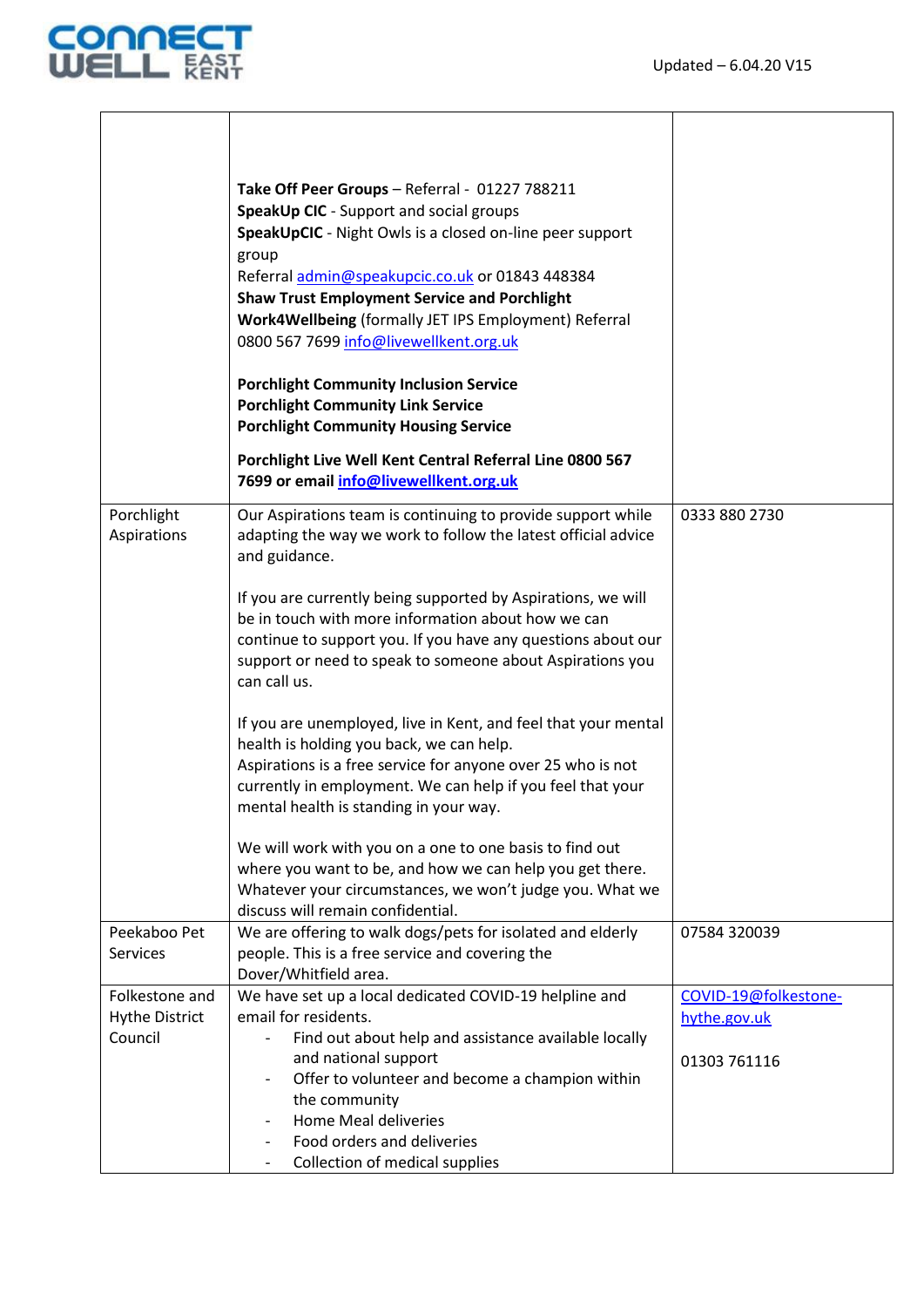

|                                                                                   | Dog walking                                                                                                                                                                                                                                                                                                                                                                                                                                                                                              |                          |
|-----------------------------------------------------------------------------------|----------------------------------------------------------------------------------------------------------------------------------------------------------------------------------------------------------------------------------------------------------------------------------------------------------------------------------------------------------------------------------------------------------------------------------------------------------------------------------------------------------|--------------------------|
|                                                                                   | Open 9am - 5pm seven days a week                                                                                                                                                                                                                                                                                                                                                                                                                                                                         |                          |
| KOOTH-<br><b>Online Mental</b><br><b>Health Service</b><br>for 10-16 year<br>olds | "Kooth is a FREE online counselling service for young people,<br>aged 10-16, that is safe and anonymous, using only text<br>based chats with friendly counsellors.<br>Head to www.kooth.com to access a range of services                                                                                                                                                                                                                                                                                | www.kooth.com            |
|                                                                                   | including discussion boards, magazine articles, journals, goal<br>setting and our chat & message function with our trained<br>counsellors. Young people can access the website from any<br>device and any internet browser.                                                                                                                                                                                                                                                                              |                          |
|                                                                                   | For professionals, please contact mcowlam@xenzone.com<br>for more information                                                                                                                                                                                                                                                                                                                                                                                                                            |                          |
| Teynham Parish<br>Council                                                         | If you need help with                                                                                                                                                                                                                                                                                                                                                                                                                                                                                    | parishclerk@teynham.org  |
|                                                                                   | Shopping<br>Posting mail                                                                                                                                                                                                                                                                                                                                                                                                                                                                                 | 01795 487063             |
|                                                                                   | Urgent supplies<br>A friendly phone call                                                                                                                                                                                                                                                                                                                                                                                                                                                                 | 07597 829578             |
|                                                                                   | Contact Teynham Parish council and one of our volunteers<br>will contact you.                                                                                                                                                                                                                                                                                                                                                                                                                            |                          |
| <b>Channel Cars</b><br>Folkestone                                                 | Our drivers are collecting shopping, prescriptions, picking<br>up things and dropping off. Payment over the phone and<br>contactless card payment. Serving Folkestone down to the<br>Marsh all surrounding areas, Pre-book where possible.                                                                                                                                                                                                                                                               | 01303 252252             |
| Pie Factory<br>East Kent                                                          | <b>Social Media Channels</b>                                                                                                                                                                                                                                                                                                                                                                                                                                                                             | 07746916240              |
|                                                                                   | We are adding daily content to our social media channels<br>including daily creative challenges. This is a quick and easy<br>way for young people to engage with us and we have staff<br>online every day to answer questions and provide a space<br>for young people to chat. Here are the links to our social<br>media channels:<br>Instagram: www.instagram.com/piefactorymusic<br>Facebook: www.facebook.com/piefactorymusic<br>Twitter: www.twitter.com/piefactorymusic<br>TikTok: @Piefactorymusic | info@piefactorymusic.com |
|                                                                                   | <b>Group Video Chats</b>                                                                                                                                                                                                                                                                                                                                                                                                                                                                                 |                          |
|                                                                                   | We are in the process of setting up group video chats for<br>young people. We're just fine tuning this to make sure that<br>the technology will work and that safeguarding has been<br>thoroughly considered. The idea is to provide a weekly 'check<br>in' with our team, ideas for activities and space to talk about                                                                                                                                                                                  |                          |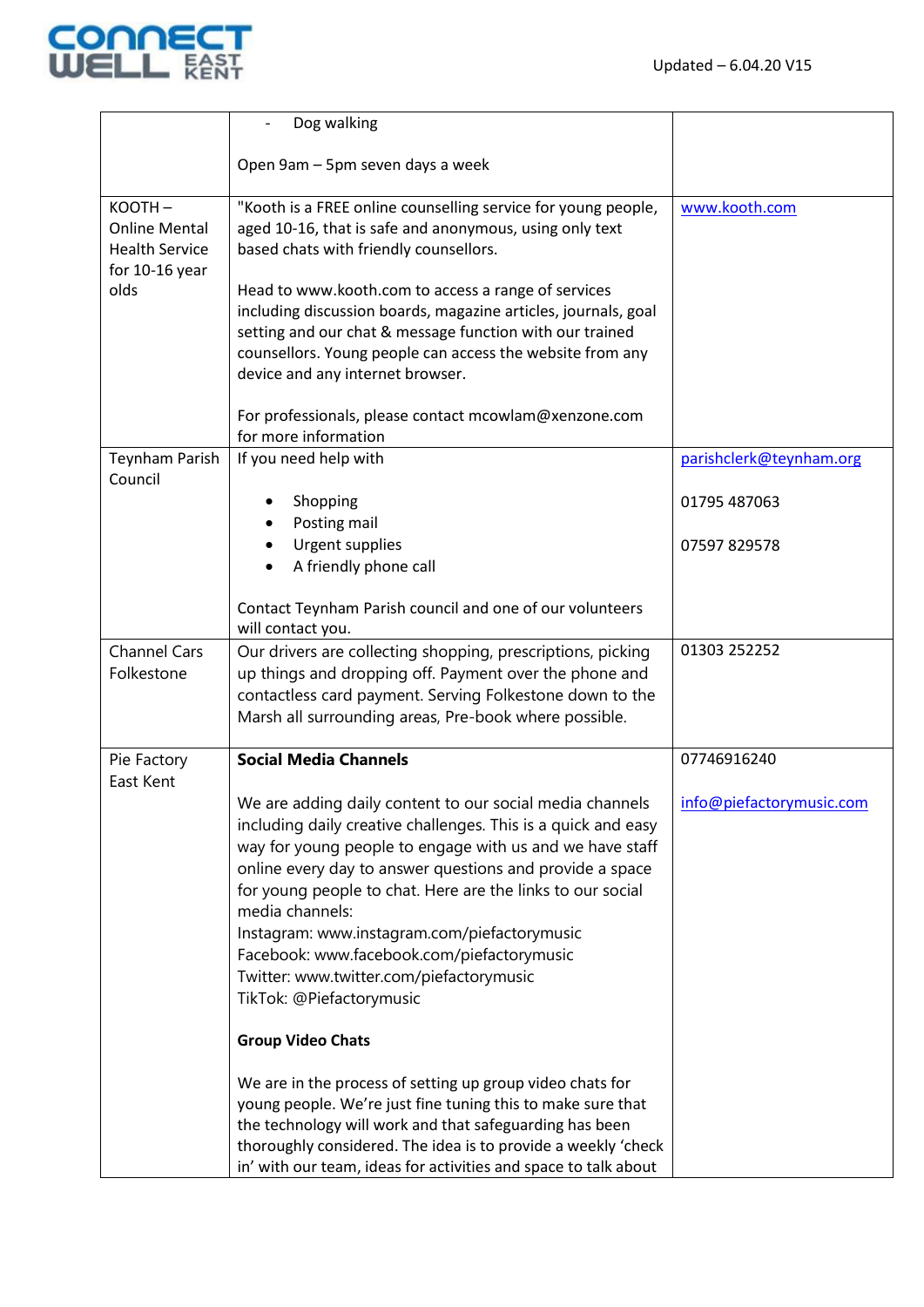

|                                                  | how people are feeling. If you have a young person who<br>would be interested in this then please email us and let us<br>know which area you are from to help us find the most<br>relevant group.                                                                   |                               |
|--------------------------------------------------|---------------------------------------------------------------------------------------------------------------------------------------------------------------------------------------------------------------------------------------------------------------------|-------------------------------|
|                                                  | Targeted work for those who need extra support                                                                                                                                                                                                                      |                               |
|                                                  | If you know a young person who needs some extra support<br>at this time such as Regular phone calls with a youth worker,<br>signposting to other services and / or 1:1 / small group online<br>sessions with members of our team.                                   |                               |
|                                                  | <b>Food Bank</b>                                                                                                                                                                                                                                                    |                               |
|                                                  | Also, we are continue to run a Food Bank which can be<br>accessed by calling 07746916240 or by emailing<br>info@piefactorymusic.com - we can offer a door-step<br>delivery service.                                                                                 |                               |
| Ashford<br>Counselling<br><b>Services</b>        | we are continuing to offer counselling remotely by telephone<br>and internet and are still taking new referrals via<br>info@ashfordcounselling.org.uk,<br>business.manager@ashfordcounselling.org.uk and by<br>telephone on 01227 713911.                           | 01227 713911.                 |
| Sainsbury's<br>Vulnerable<br>Shopping<br>Service | Residents who are vulnerable can call Sainsbury's and<br>order their food shopping through their vulnerable<br>service. This is getting busy and can take a while to get<br>through<br>Covers all Sainsbury's supermarkets in East Kent and                         | 0800 63 62 62                 |
|                                                  | FOR THOSE WHO ARE SELF ISOLATING AND SHIELDING.                                                                                                                                                                                                                     |                               |
| New Romney<br>Pharmacy                           | Deliver to medical housebound. For older and at-risk<br>persons, if you telephone and let them know you are<br>coming and what they require, park in car park behind<br>the shop they will bring delivery out to you. Are hoping<br>to expand deliveries in future. | 01797 458001                  |
| Lloyds<br>Pharmacy New<br>Romney                 | Services as normal, including prescription delivery Now<br>opening at 10am                                                                                                                                                                                          | 01797 362180                  |
| Well Pharmacy<br>Greatstone                      | Can only deliver to people already registered.                                                                                                                                                                                                                      | 01797 362997                  |
| Pharmacy<br>Lydd                                 | Can only deliver to people already registered.                                                                                                                                                                                                                      | 01797 320231                  |
| Kent Frozen<br>Foods                             | For those who are struggling in Kent to get their<br>groceries we are now offering free home delivery via<br>our dedicated sales teams.                                                                                                                             | 01622 612345<br>www.kff.co.uk |
|                                                  |                                                                                                                                                                                                                                                                     |                               |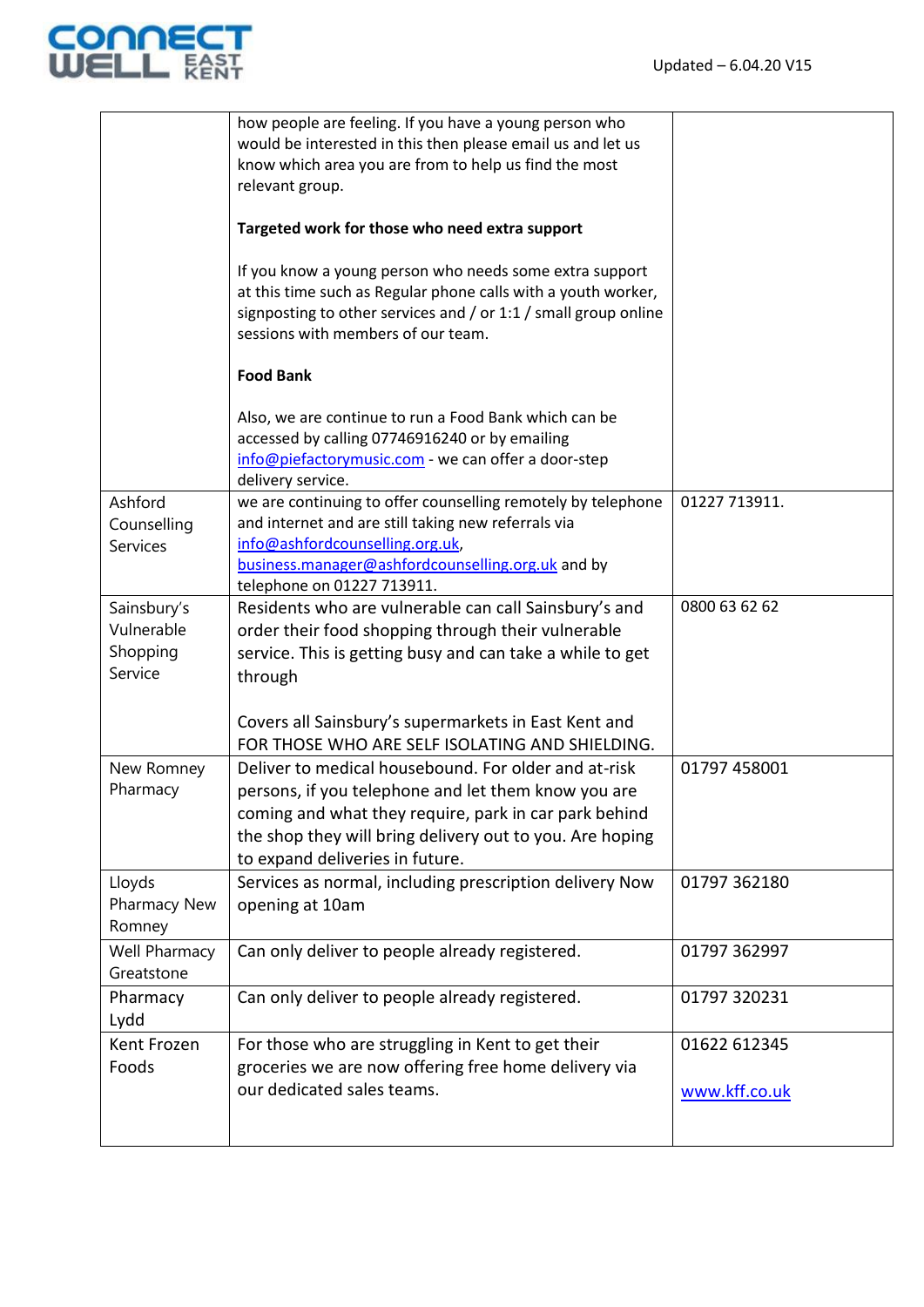

| Involve Kent, | Safe and Well is a telephone service available for the                                                                          | 03000 810005 (option 5)         |
|---------------|---------------------------------------------------------------------------------------------------------------------------------|---------------------------------|
| Safe and Well | most vulnerable and isolated members of the                                                                                     |                                 |
| Service       | community who are self isolating due to Coronavirus.                                                                            | offiffice@involvekent.org.      |
|               | Members of our team will be offering daily or weekly                                                                            | uk                              |
|               | phone calls, which will be determined by a short                                                                                |                                 |
|               | telephone assessment. As well as offering a friendly                                                                            |                                 |
|               | voice on the phone, we are working closely with other                                                                           |                                 |
|               | organisations to link isolated people to services that can                                                                      |                                 |
|               | help them. We are supported by Kent Fire and                                                                                    |                                 |
|               | Rescue who are offering their support in collection and                                                                         |                                 |
|               |                                                                                                                                 |                                 |
|               | delivery of food and prescriptions.                                                                                             |                                 |
|               | The service is available across West Kent, including                                                                            |                                 |
|               | Sevenoaks, Maidstone, Tunbridge Wells and Tonbridge,                                                                            |                                 |
|               | and parts of Folkestone and Dover                                                                                               |                                 |
| Romney        | We have a dedicated email address covid-                                                                                        | 01797 208590                    |
| Marsh Day     | 9@rmdc.org.uk and have a dedicated number 01797                                                                                 |                                 |
| Centre        | 208590 which will be operational from this Monday -                                                                             |                                 |
|               | Friday 9am to 4pm.                                                                                                              | covid-9@rmdc.org.uk             |
|               |                                                                                                                                 |                                 |
|               | We will be carrying out urgent essential shopping for                                                                           |                                 |
|               | the most vulnerable people. This will be essential                                                                              |                                 |
|               | shopping. We are looking to buy food into the Day                                                                               |                                 |
|               | Centre from Wholesalers and set up essential food and                                                                           |                                 |
|               | toiletry packs at set prices, so we can get these                                                                               |                                 |
|               | deliveries out much quicker than shopping at New                                                                                |                                 |
|               | Romney Sainsburys. This will take us approx. a week to                                                                          |                                 |
|               | get up and running, so in the meantime we will be doing                                                                         |                                 |
|               | shopping trips to supermarkets.                                                                                                 |                                 |
| Age Concern   | Meals on wheels service charging £7.50 Sandwich area and                                                                        | 01304 614237                    |
| Sandwich      | £8 outside Sandwich for 2 courses Monday to Friday, we can                                                                      |                                 |
|               | include a sandwich, quiche or cake as an extra which is                                                                         |                                 |
|               | chargeable.                                                                                                                     |                                 |
|               |                                                                                                                                 |                                 |
|               | We are offering a shopping service as I was in the middle of                                                                    |                                 |
|               | setting this up before the virus, as we had a few enquiries<br>start to filter through about this being useful to the isolated, |                                 |
|               | which would cover prescription service too although the                                                                         |                                 |
|               | pharmacy at Eastry is excellent and does the majority of                                                                        |                                 |
|               | deliveries for Sandwich too. No charge for these services.                                                                      |                                 |
|               |                                                                                                                                 |                                 |
| Age Concern,  | Riverside Centre is shut but they're offering a meal delivery                                                                   | 01304 207268                    |
| Dover,        | service (£7.50) and a grocery shopping service. May be                                                                          |                                 |
| Riverside     | providing a telephone service for a chat. Home meals<br>delivery service                                                        | admin@riversidedover.org.<br>uk |
|               |                                                                                                                                 |                                 |
|               |                                                                                                                                 |                                 |
|               |                                                                                                                                 |                                 |
|               |                                                                                                                                 |                                 |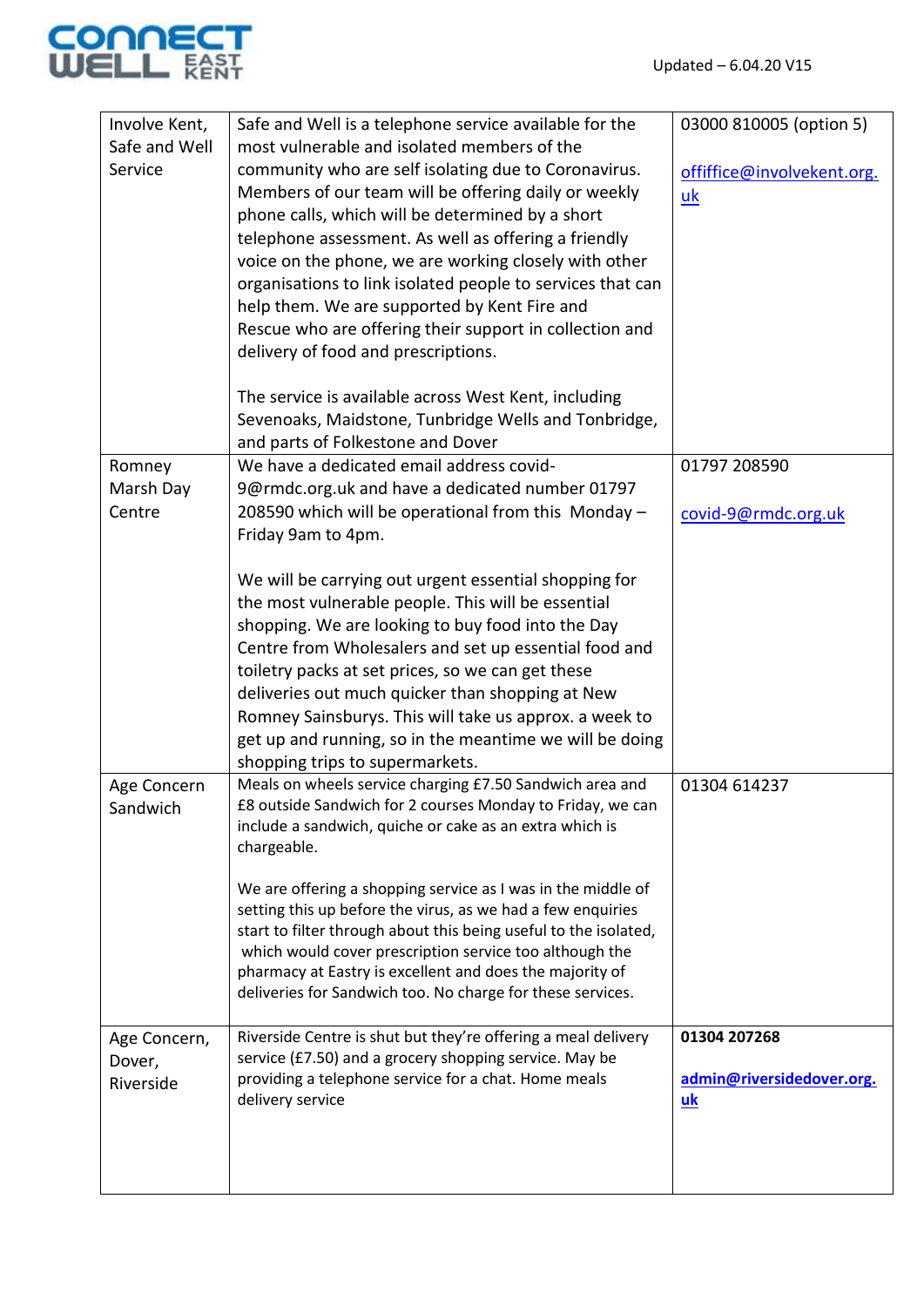

| The Canterbury        | We are running digital activity support daily through                                                               | 07707063495                 |
|-----------------------|---------------------------------------------------------------------------------------------------------------------|-----------------------------|
| Umbrella              | Facebook and our website.                                                                                           | 07395376829                 |
|                       | Hotline for mental health support and well-being guidance.                                                          |                             |
|                       |                                                                                                                     |                             |
| Canterbury            | Monday to Friday 10-3<br>Running a food bank in Canterbury and fresh produce if                                     | Claire Greenway             |
| <b>Salvation Army</b> | available. They do have a limited stock of nappies and wipes                                                        |                             |
|                       | - Please ring/email ahead as early as you can to give notice.                                                       | 01227 472 781               |
|                       |                                                                                                                     |                             |
|                       | Able to offer a food delivery on a Tuesday and a Friday                                                             | Claire.greenway@salvationa  |
|                       |                                                                                                                     | rmy.org.uk                  |
| <b>Headway East</b>   | While we can't be all together in our Day Centres worry not,                                                        | jwalsh@headwayeastkent.or   |
| Kent                  | we have introduced a new range of services to help during                                                           | g.uk                        |
|                       | the COVID 19 crisis. You can choose as many of the services                                                         |                             |
|                       | as you want and they are all included for FREE in line with                                                         | 07860 226682                |
|                       | your current payment agreements. Contact Area Manager                                                               |                             |
|                       | Jenny Walsh on 07860 226682 or email                                                                                |                             |
|                       | jwalsh@headwayeastkent.org.uk to find out more and to                                                               |                             |
|                       | book yourself on any of these great services.                                                                       |                             |
|                       |                                                                                                                     |                             |
|                       | <b>Virtual Day Centres</b><br>1.                                                                                    |                             |
|                       | 2.<br>Day Centre Facebook Groups                                                                                    |                             |
|                       | Befriending<br>3.                                                                                                   |                             |
|                       | Day Centre WhatsApp group<br>4.                                                                                     |                             |
|                       | <b>CBT Counselling</b><br>5.                                                                                        |                             |
|                       | 6.<br><b>Buddies</b>                                                                                                |                             |
|                       | 7.<br>Keyworker Appointments                                                                                        |                             |
|                       | Telephone Check-ins<br>8.                                                                                           |                             |
|                       | 9.<br><b>Activity Packs</b>                                                                                         |                             |
| Covid-19              | We are a strong network of volunteers across most of                                                                | mutualaidfaversham@gmail.   |
| <b>Mutual Aid</b>     | Faversham, Ospringe and Oare offering essential shopping,                                                           | com                         |
| Faversham             | prescription collecting, social contact via telephone, to all                                                       |                             |
|                       | residents who don't feel safe or are unable to come out of                                                          |                             |
|                       | their homes. We work in collaboration with Faversham Age                                                            |                             |
|                       | UK who have a list of our volunteers. We have our own                                                               |                             |
|                       | Facebook page and can be found at COVID-19 Mutual Aid                                                               |                             |
|                       | Faversham. We also have an email address-                                                                           |                             |
|                       | mutualaidfaversham@gmail.com                                                                                        |                             |
| Kent                  | Due to current UK Government advice to limit the spread of                                                          | Head Office 01622 691357    |
| Association for       | Coronavirus, all KAB Offices are currently closed. Our staff                                                        |                             |
| The Blind             | remain available to provide support and information. If you                                                         | East Kent 01227 763366      |
|                       | need help or advice, please call or email us via the following                                                      |                             |
|                       | contact details between 9am and 5pm, Monday to Friday.<br>Head office: 01622 691357 or enquiry@kab.org.uk East Kent | enquiry@kab.org.uk          |
|                       | team: 01227 763366 or rehab.canterbury@kab.org.uk                                                                   | Twitter and Instagram:      |
|                       | Guide Communicator/1-2-1 services: 01227 379333 or                                                                  | @kentblind                  |
|                       | deafblind@kab.org.uk You can also keep in touch with us if                                                          | Facebook:                   |
|                       | you use social media:                                                                                               | @kentassociationfortheblind |
|                       | If you need urgent support out of office hours, please contact                                                      |                             |
|                       | your local Social Care team on:                                                                                     | Maidstone: 03000 41 91 91   |
|                       |                                                                                                                     |                             |